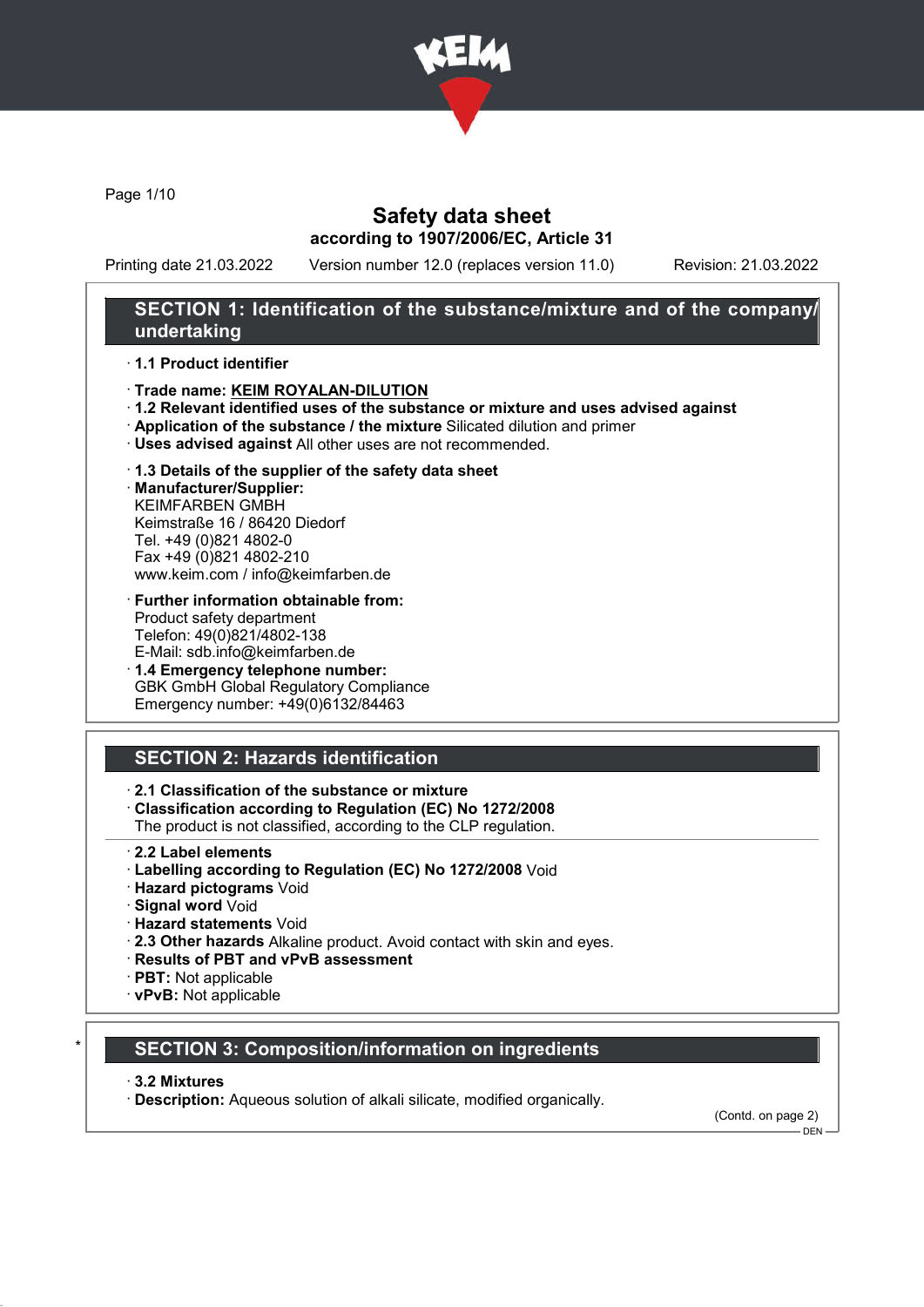

Page 2/10

# Safety data sheet according to 1907/2006/EC, Article 31

Printing date 21.03.2022 Version number 12.0 (replaces version 11.0) Revision: 21.03.2022

(Contd. of page 1)

2.5-10%

#### Trade name: KEIM ROYALAN-DILUTION

#### Dangerous components:

CAS: 1312-76-1 EINECS: 215-199-1 Reg.nr.: 01-2119456888-17- 0002

**♦ Skin Irrit. 2, H315; Eye Irrit. 2, H319; STOT SE 3, H335** Specific concentration limits: Skin Irrit. 2; H315: C ≥ 40 % Eye Irrit. 2; H319: C ≥ 40 % STOT SE 3; H335: C ≥ 75 %

Silicic acid, potassium salt

· Additional information: For the wording of the listed hazard phrases refer to section 16.

# SECTION 4: First aid measures

#### · 4.1 Description of first aid measures

#### · General information:

No special measures required.

When seeing the doctor we suggest to present this safety data sheet.

· After inhalation: Supply fresh air; consult doctor in case of complaints.

# · After skin contact:

- Immediately wash with water and soap and rinse thoroughly.
- Do not use solvents or thinners.
- If skin irritation continues, consult a doctor.
- · After eye contact:

Rinse opened eye for several minutes under running water. Then consult a doctor.

- After swallowing:
- Rinse out mouth and then drink plenty of water.

Do not induce vomiting; call for medical help immediately.

- · 4.2 Most important symptoms and effects, both acute and delayed
- No further relevant information available.
- · 4.3 Indication of any immediate medical attention and special treatment needed No further relevant information available.

# SECTION 5: Firefighting measures

- · 5.1 Extinguishing media
- · Suitable extinguishing agents:

Product itself does not burn. Co-ordinate fire-fighting measures to the fire surroundings.

- · 5.2 Special hazards arising from the substance or mixture
- No further relevant information available.
- · 5.3 Advice for firefighters

· Specila protective equipment: Wear self-contained respiratory protective device.

· Additional information

Dispose of fire debris and contaminated fire fighting water in accordance with official regulations. In case of fire do not breathe smoke, fumes and vapours.

(Contd. on page 3)

 $DEN$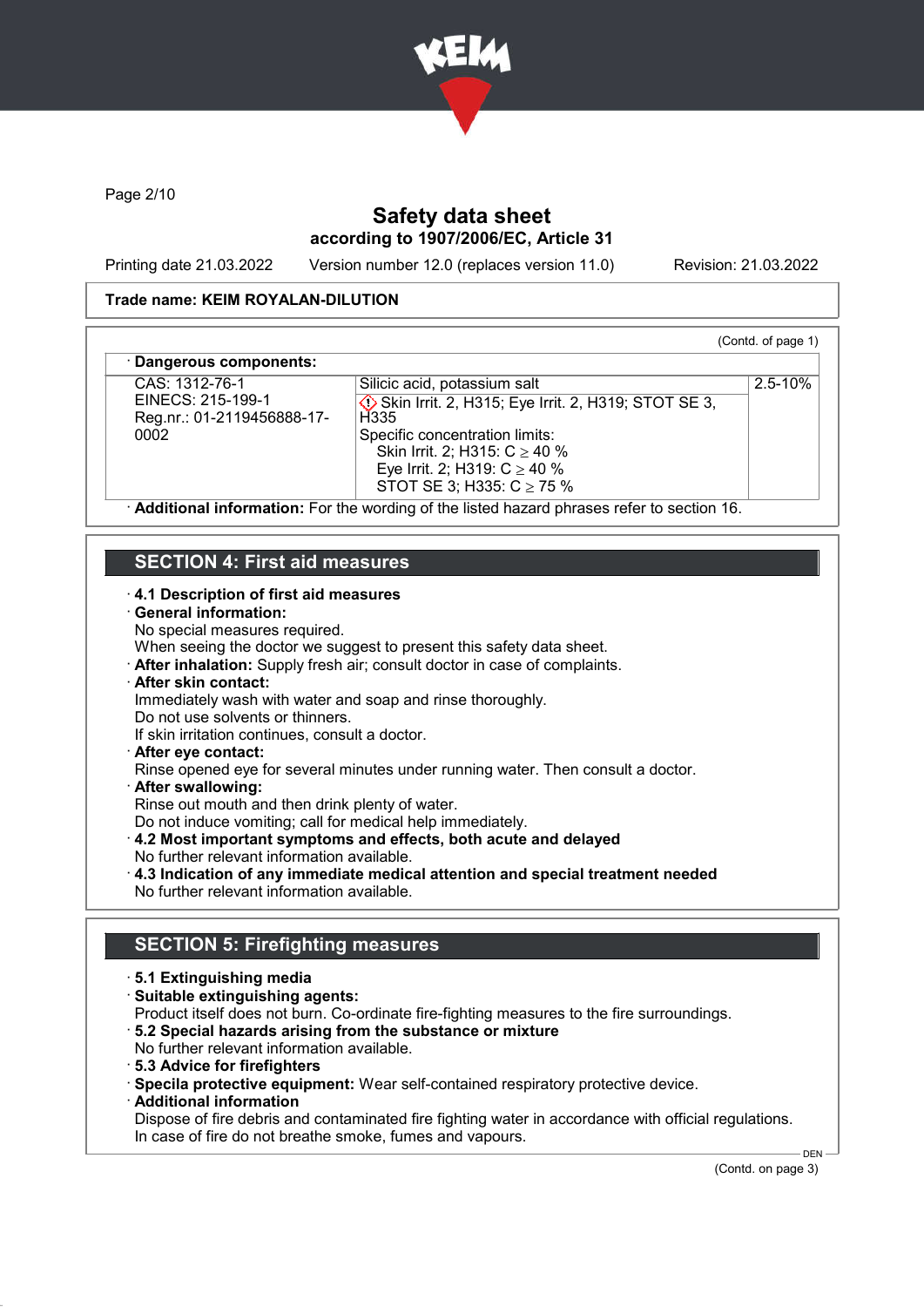

Page 3/10

# Safety data sheet according to 1907/2006/EC, Article 31

Printing date 21.03.2022 Version number 12.0 (replaces version 11.0) Revision: 21.03.2022

#### Trade name: KEIM ROYALAN-DILUTION

(Contd. of page 2)

# SECTION 6: Accidental release measures

· 6.1 Personal precautions, protective equipment and emergency procedures Respect the protection rules (see section 7 a. 8). Avoid contact with skin and eyes. Ensure adequate ventilation · 6.2 Environmental precautions: Do not allow product to reach soil, sewage system or any water course. Follow local governmental rules and regulations. · 6.3 Methods and material for containment and cleaning up: Absorb with liquid-binding material (sand, diatomite, acid binders, universal binders, sawdust). Dispose of the material collected according to regulations. Clear contaminated areas thoroughly. Flush rests with sufficient amount of water. 6.4 Reference to other sections See Section 7 for information on safe handling. See Section 8 for information on personal protection equipment. See Section 13 for disposal information. SECTION 7: Handling and storage

· 7.1 Precautions for safe handling Keep receptacles tightly sealed. Avoid contact with skin and eyes. See item 8 (8.2) for information about suitable protective equipment and technical precautions. Respect the protection rules. Information about fire - and explosion protection: The product is not flammable. No special measures required. · 7.2 Conditions for safe storage, including any incompatibilities · Storage: · Requirements to be met by storerooms and receptacles: Keep in the original containers in a cool and dry place. Store only in unopened original receptacles. · Information about storage in one common storage facility: Do not store together with acids. · Further information about storage conditions: Protect from frost. Store in a cool place. Protect from heat and direct sunlight. · Storage class: 12 · 7.3 Specific end use(s) No further relevant information available. DEN

(Contd. on page 4)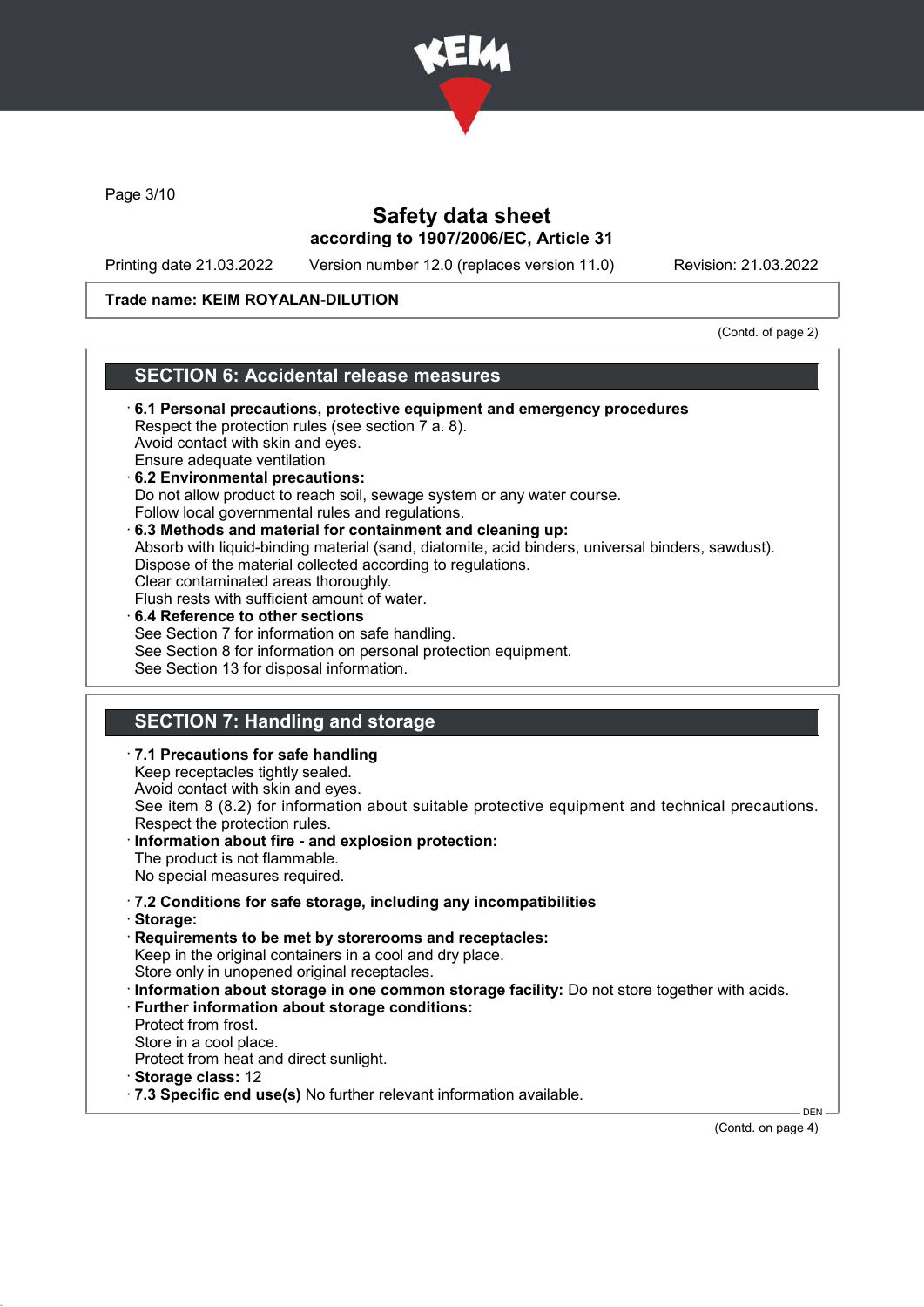

Page 4/10

# Safety data sheet according to 1907/2006/EC, Article 31

Printing date 21.03.2022 Version number 12.0 (replaces version 11.0) Revision: 21.03.2022

#### Trade name: KEIM ROYALAN-DILUTION

(Contd. of page 3)

# SECTION 8: Exposure controls/personal protection

#### · 8.1 Control parameters

#### · Ingredients with limit values that require monitoring at the workplace: The product does not contain any relevant quantities of materials with critical values that have to be monitored at the workplace.

# · DNELs

| 1312-76-1 Silicic acid, potassium salt |                                                                             |                                                           |  |  |  |
|----------------------------------------|-----------------------------------------------------------------------------|-----------------------------------------------------------|--|--|--|
| Oral                                   |                                                                             | Long-term - systemic effects 0.74 mg/kg bw/day (consumer) |  |  |  |
| Dermal                                 |                                                                             | Long-term - systemic effects 0.74 mg/kg bw/day (consumer) |  |  |  |
|                                        |                                                                             | 1.49 mg/kg bw/day (worker)                                |  |  |  |
|                                        | Inhalative Long-term - systemic effects $1.38$ mg/m <sup>3</sup> (consumer) |                                                           |  |  |  |

# $5.61$  mg/m $3$  (worker)

#### · PNECs

#### 1312-76-1 Silicic acid, potassium salt

Aquatic compartment - freshwater 7.5 mg/l (freshwater)

· Additional information: The lists valid during the making were used as basis.

#### · 8.2 Exposure controls

· Individual protection measures, such as personal protective equipment

#### · General protective and hygienic measures:

Avoid contact with the eyes and skin.

Do not inhale aerosols.

Wash hands before breaks and at the end of work.

Immediately remove all soiled and contaminated clothing.

**Respiratory protection:** 

Use suitable respiratory protective device only when aerosol or mist is formed. Filter: P

- · Hand protection Protective gloves
- **Material of gloves**
- suitable material e.g.:

Nitrile impregnated cotton-gloves

Natural rubber, NR

Recommended thickness of the material:  $\geq 0.5$  mm

The selection of the suitable gloves does not only depend on the material, but also on further marks of quality and varies from manufacturer to manufacturer. As the product is a preparation of several substances, the resistance of the glove material can not be calculated in advance and has therefore to be checked prior to the application.

#### Penetration time of glove material

Value for the permeation: level  $\geq 6$  (480 min)

The determined penetration times according to EN 16523-1:2015 are not performed under practical conditions. Therefore a maximum wearing time, which corresponds to 50% of the penetration time, is recommended.

The exact break trough time has to be found out by the manufacturer of the protective gloves and has to be observed.

**Eye/face protection** Goggles recommended during refilling

(Contd. on page 5)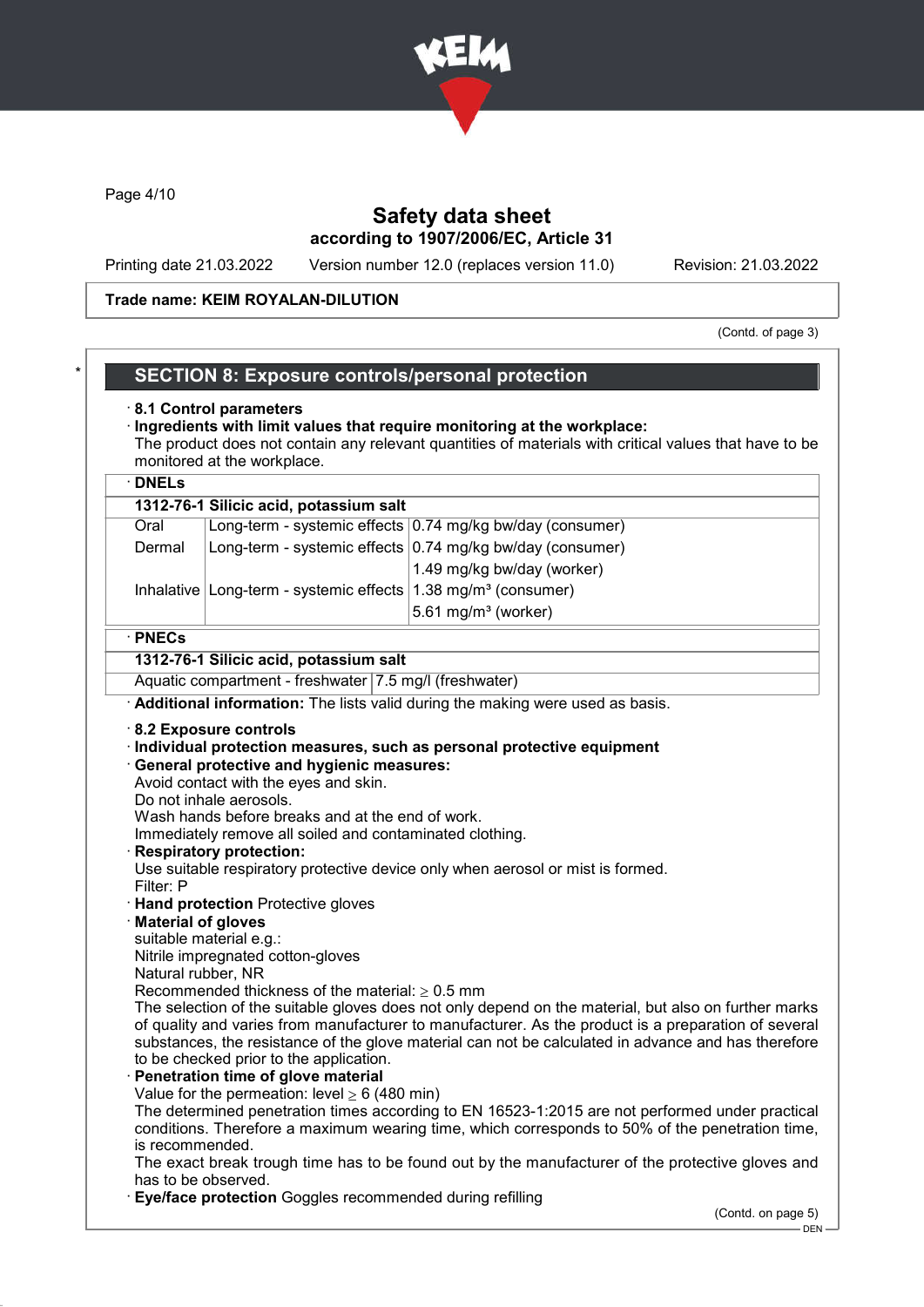

Page 5/10

# Safety data sheet according to 1907/2006/EC, Article 31

Printing date 21.03.2022 Version number 12.0 (replaces version 11.0) Revision: 21.03.2022

(Contd. of page 4)

# Trade name: KEIM ROYALAN-DILUTION

- · Body protection: Protective work clothing
- · Environmental exposure controls
- See Section 12 and 6.2
- No further relevant information available.

# SECTION 9: Physical and chemical properties

| 9.1 Information on basic physical and chemical properties<br><b>General Information</b> |                                                |
|-----------------------------------------------------------------------------------------|------------------------------------------------|
| · Colour:                                                                               | milky                                          |
| · Odour:                                                                                | Characteristic                                 |
| Odour threshold:                                                                        |                                                |
|                                                                                         | Not determined                                 |
| · Melting point/freezing point:                                                         | $\sim$ 0 °C                                    |
| · Boiling point or initial boiling point and                                            |                                                |
| boiling range                                                                           | >100 °C                                        |
| · Flammability                                                                          | Not applicable                                 |
| <b>Lower and upper explosion limit</b>                                                  |                                                |
| · Lower:                                                                                | Not applicable                                 |
| $\cdot$ Upper:                                                                          | Not applicable                                 |
| · Flash point:                                                                          | >100 °C                                        |
| · Auto-ignition temperature:                                                            | Product is not selfigniting.                   |
| · Decomposition temperature:                                                            | Not determined                                 |
| · pH at 20 °C                                                                           | $~11*$                                         |
| · Viscosity:                                                                            |                                                |
| · Kinematic viscosity                                                                   | Not determined                                 |
| · Dynamic:                                                                              | Not determined.                                |
| · Solubility                                                                            |                                                |
| · water:                                                                                | Miscible                                       |
| · Partition coefficient n-octanol/water (log                                            |                                                |
| value)                                                                                  | Not applicable                                 |
| · Vapour pressure at 20 °C:                                                             | $~23$ hPa                                      |
| · Density and/or relative density                                                       |                                                |
| · Density at 20 °C:                                                                     | 1.0-1.1 $*$ g/cm <sup>3</sup>                  |
| · Relative density                                                                      | Not determined                                 |
| · Vapour density                                                                        | Not applicable.                                |
| ⋅ 9.2 Other information                                                                 | * The values are for freshly produced material |
|                                                                                         | and may change with the time.                  |
| · Appearance:                                                                           |                                                |
| $\cdot$ Form:                                                                           | Fluid                                          |
| Important information on protection of health                                           |                                                |
| and environment, and on safety.                                                         |                                                |
| · Ignition temperature:                                                                 | Not determined                                 |
| <b>Explosive properties:</b>                                                            | Product does not present an explosion hazard.  |
|                                                                                         | (Contd. on page 6)                             |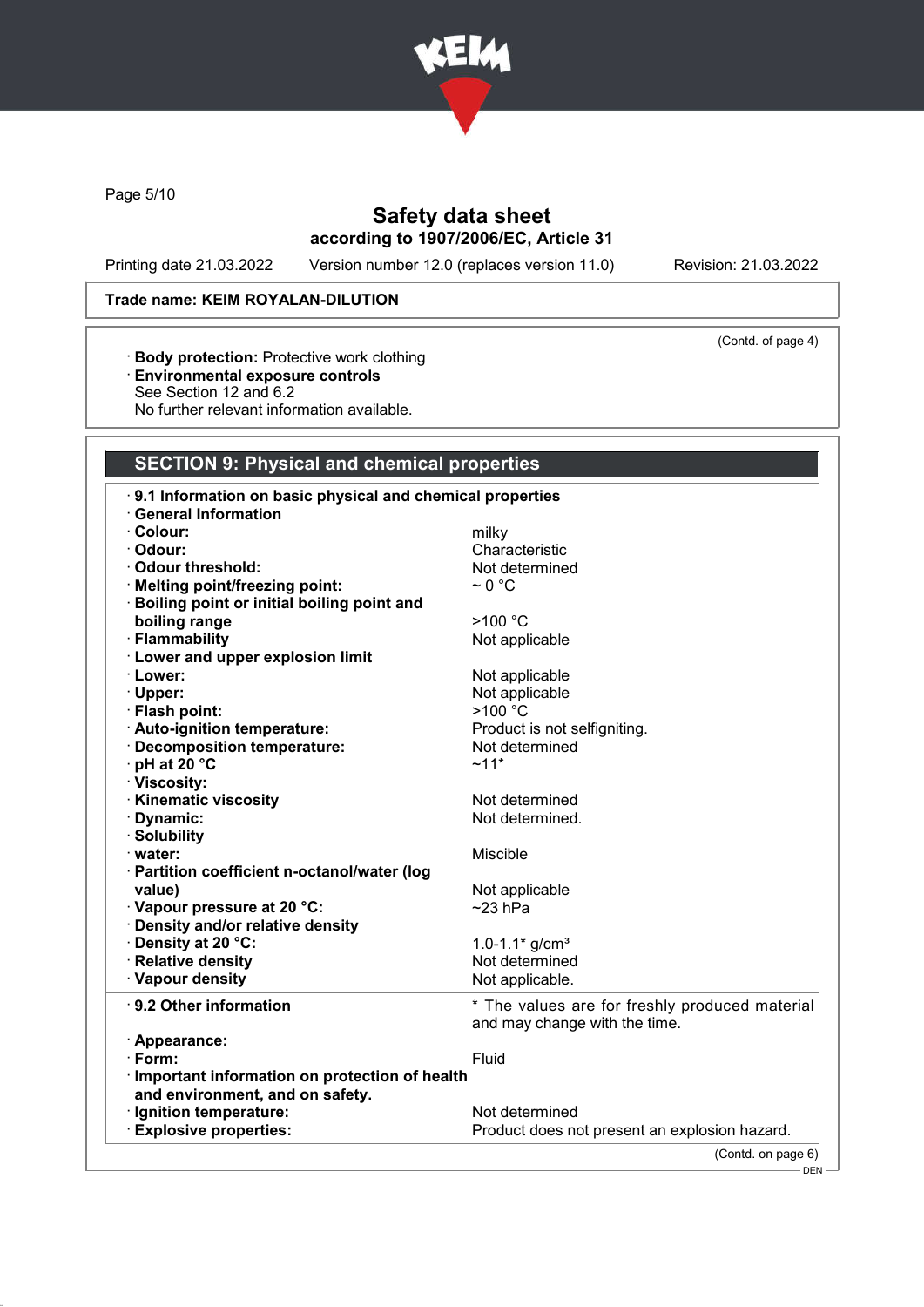

Page 6/10

# Safety data sheet according to 1907/2006/EC, Article 31

Printing date 21.03.2022 Version number 12.0 (replaces version 11.0) Revision: 21.03.2022

#### Trade name: KEIM ROYALAN-DILUTION

|                                            |                 | (Contd. of page 5) |
|--------------------------------------------|-----------------|--------------------|
| <b>Change in condition</b>                 |                 |                    |
| · Softening point/range                    |                 |                    |
| Oxidising properties:                      | Not applicable  |                    |
| <b>Evaporation rate</b>                    | Not applicable. |                    |
| Information with regard to physical hazard |                 |                    |
| classes                                    |                 |                    |
| · Explosives                               | Void            |                    |
| · Flammable gases                          | Void            |                    |
| · Aerosols                                 | Void            |                    |
| ⋅ Oxidising gases                          | Void            |                    |
| · Gases under pressure                     | Void            |                    |
| · Flammable liquids                        | Void            |                    |
| · Flammable solids                         | Void            |                    |
| · Self-reactive substances and mixtures    | Void            |                    |
| · Pyrophoric liquids                       | Void            |                    |
| · Pyrophoric solids                        | Void            |                    |
| · Self-heating substances and mixtures     | Void            |                    |
| · Substances and mixtures, which emit      |                 |                    |
| flammable gases in contact with water      | Void            |                    |
| <b>Oxidising liquids</b>                   | Void            |                    |
| Oxidising solids                           | Void            |                    |
| · Organic peroxides                        | Void            |                    |
| Corrosive to metals                        | Void            |                    |
| <b>Desensitised explosives</b>             | Void            |                    |

# SECTION 10: Stability and reactivity

- · 10.1 Reactivity No further relevant information available.
- · 10.2 Chemical stability Stable under normal conditions of storage and use.
- · Thermal decomposition / conditions to be avoided:
- No decomposition if used according to specifications.
- · 10.3 Possibility of hazardous reactions No dangerous reactions known.
- · 10.4 Conditions to avoid No further relevant information available.
- · 10.5 Incompatible materials: Acids
- · 10.6 Hazardous decomposition products:

No hazardous decomposition products if stored and handled as prescribed.

#### SECTION 11: Toxicological information

· 11.1 Information on hazard classes as defined in Regulation (EC) No 1272/2008

· Acute toxicity Based on available data, the classification criteria are not met.

· LD/LC50 values relevant for classification: not determined

· Skin corrosion/irritation Frequent persistent contact with the skin may cause skin irritation.

(Contd. on page 7)

<sup>-</sup> DEN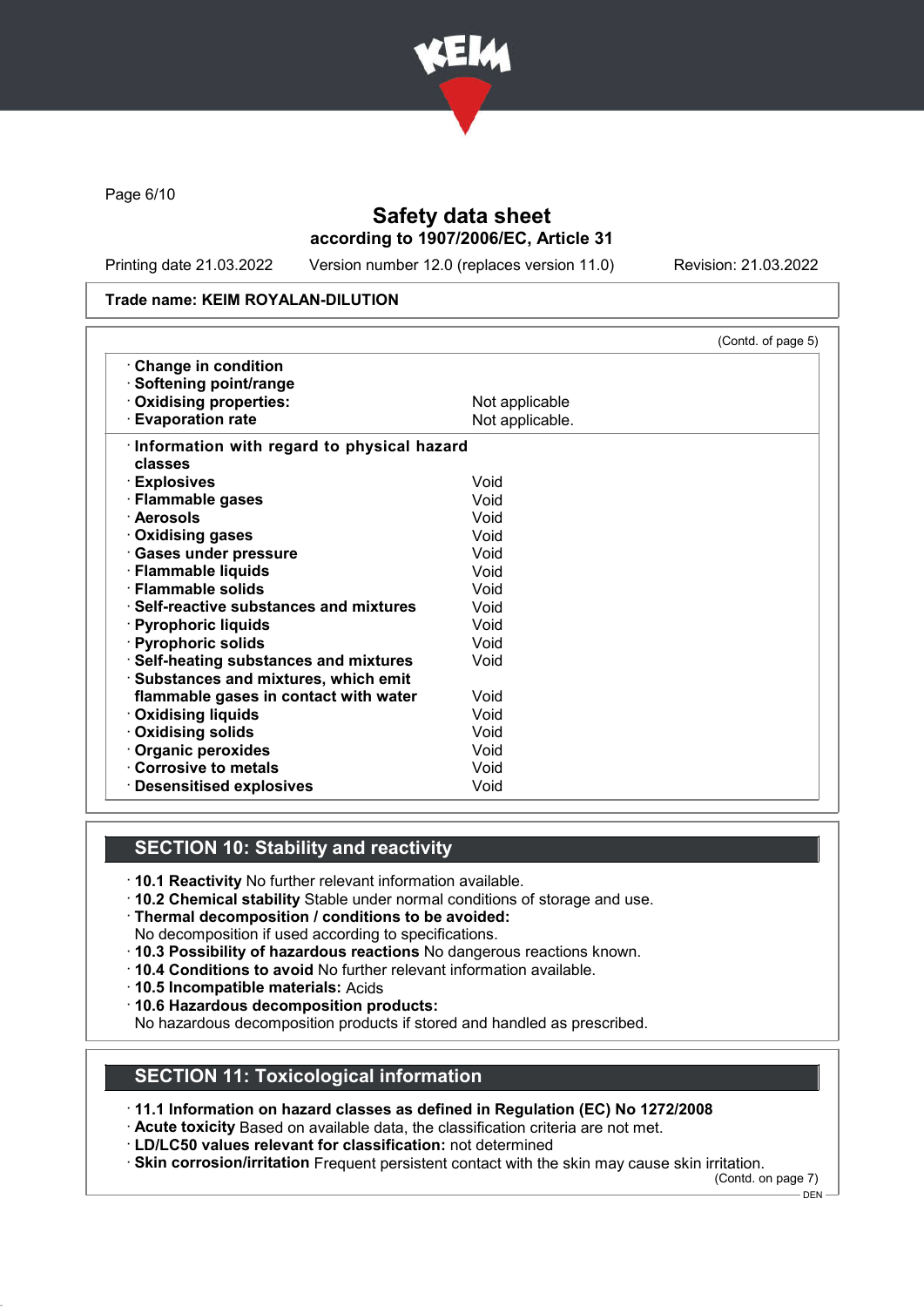

Page 7/10

# Safety data sheet according to 1907/2006/EC, Article 31

Printing date 21.03.2022 Version number 12.0 (replaces version 11.0) Revision: 21.03.2022

(Contd. of page 6)

#### Trade name: KEIM ROYALAN-DILUTION

#### · Serious eye damage/irritation

- In case of longer exposure, slightly irritating effect to the eyes is possible.
- · during inhalation: Irritant effect possible.
- · during swallowing: Irritant effect possible
- · Respiratory or skin sensitisation Based on available data, the classification criteria are not met.
- · Germ cell mutagenicity Based on available data, the classification criteria are not met.
- · Carcinogenicity Based on available data, the classification criteria are not met.
- · Reproductive toxicity Based on available data, the classification criteria are not met.
- · STOT-single exposure Based on available data, the classification criteria are not met.
- · STOT-repeated exposure Based on available data, the classification criteria are not met.
- · Aspiration hazard Based on available data, the classification criteria are not met.
- · Other information (about experimental toxicology):
- Experimental analysis are not available.

The product was not tested. The statements on toxicology have been derived from the properties of the individual components.

- · Subacute to chronic toxicity:
- · CMR effects (carcinogenity, mutagenicity and toxicity for reproduction) Not applicable
- · 11.2 Information on other hazards

#### **Endocrine disrupting properties**

None of the ingredients is listed.

# SECTION 12: Ecological information

- · 12.1 Toxicity
- · Aquatic toxicity: No further relevant information available.
- · 12.2 Persistence and degradability No further relevant information available.
- · 12.3 Bioaccumulative potential No further relevant information available.
- · 12.4 Mobility in soil No further relevant information available.
- · 12.5 Results of PBT and vPvB assessment
- · PBT: Not applicable
- · vPvB: Not applicable
- · 12.6 Endocrine disrupting properties
- The product does not contain substances with endocrine disrupting properties.
- · 12.7 Other adverse effects
- · Additional ecological information:
- · AOX-indication:

Due to the substance of content which do not include organic jointed halogens, the product can not take influence on the AOX-load of the waste water.

· According to the formulation contains the following heavy metals and compounds from the EU guideline NO. 2006/11/EC:

According to our current data base the product does not consist of any heavy metals or substances of EU-directives 76/464/EWG.

General notes:

At present there are no ecotoxicological assessments.

The statements on ecotoxicology have been derived from the properties of the individual components.

(Contd. on page 8)

DEN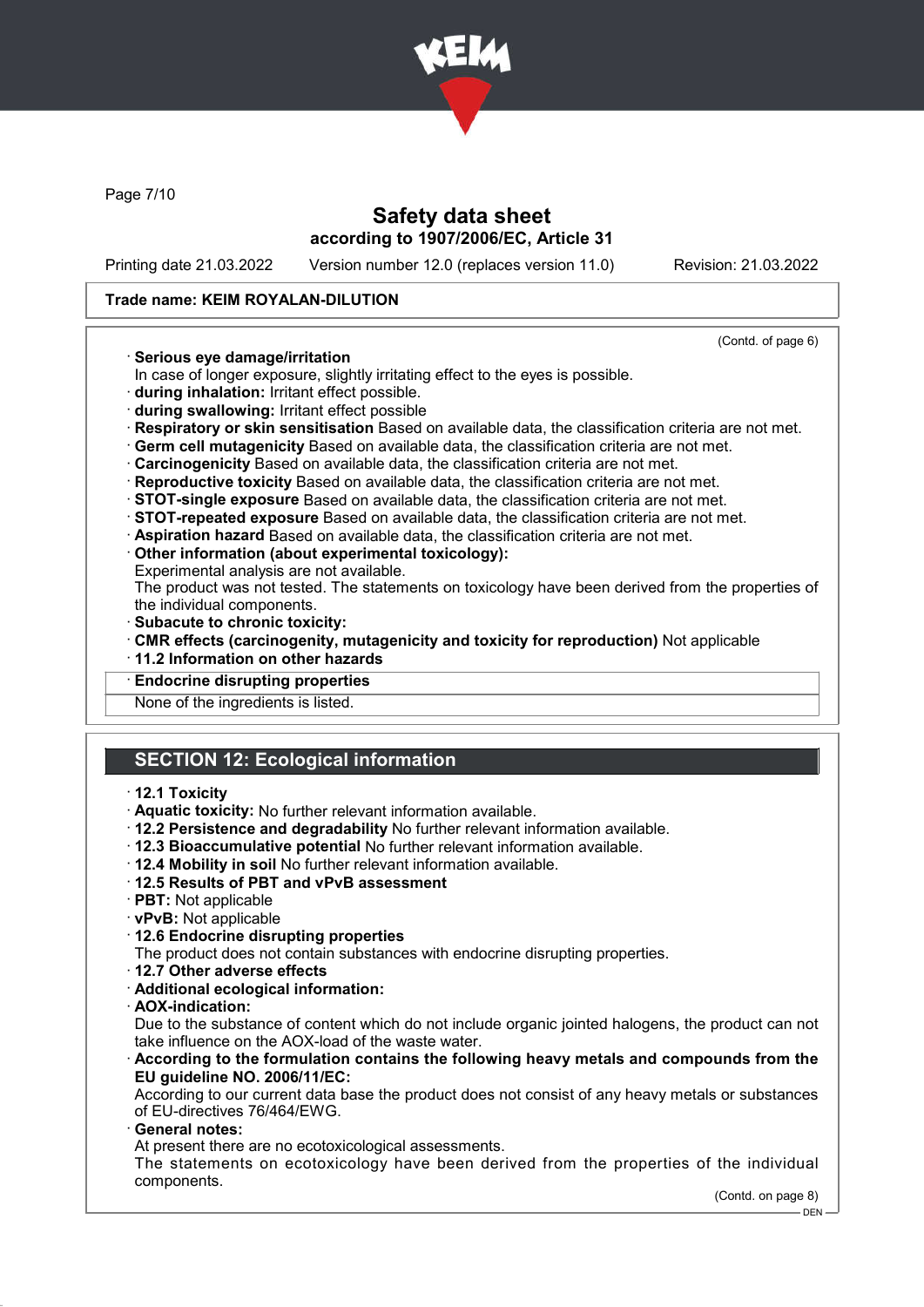

Page 8/10

# Safety data sheet according to 1907/2006/EC, Article 31

Printing date 21.03.2022 Version number 12.0 (replaces version 11.0) Revision: 21.03.2022

#### Trade name: KEIM ROYALAN-DILUTION

(Contd. of page 7)

Do not allow product to reach ground water, water course or sewage system. Water hazard class 1 (German Regulation) (Self-assessment): slightly hazardous for water

#### SECTION 13: Disposal considerations

· 13.1 Waste treatment methods

#### **Recommendation**

Must not be disposed with household garbage. Do not allow product to reach sewage system. Disposal must be made according to official regulations.

# · European waste catalogue

06 02 99 wastes not otherwise specified

#### · Uncleaned packaging:

- · Recommendation: Disposal must be made according to official regulations.
- · Recommended cleansing agents: Water, if necessary with cleansing agents.

| 14.1 UN number or ID number<br>· ADR, IMDG, IATA                       | Void                                                          |
|------------------------------------------------------------------------|---------------------------------------------------------------|
| 14.2 UN proper shipping name<br>· ADR, IMDG, IATA                      | Void                                                          |
| 14.3 Transport hazard class(es)                                        |                                                               |
| · ADR, IMDG, IATA<br>· Class                                           | Void                                                          |
| 14.4 Packing group<br>· ADR, IMDG, IATA                                | Void                                                          |
| ⋅14.5 Environmental hazards:<br>$\cdot$ Marine pollutant:              | <b>No</b>                                                     |
| 14.6 Special precautions for user                                      | Not applicable                                                |
| 14.7 Maritime transport in bulk according to<br><b>IMO instruments</b> | Not applicable                                                |
| · Transport/Additional information:                                    | No dangerous good in sense of these transport<br>regulations. |
| · UN "Model Regulation":                                               | Void                                                          |

(Contd. on page 9)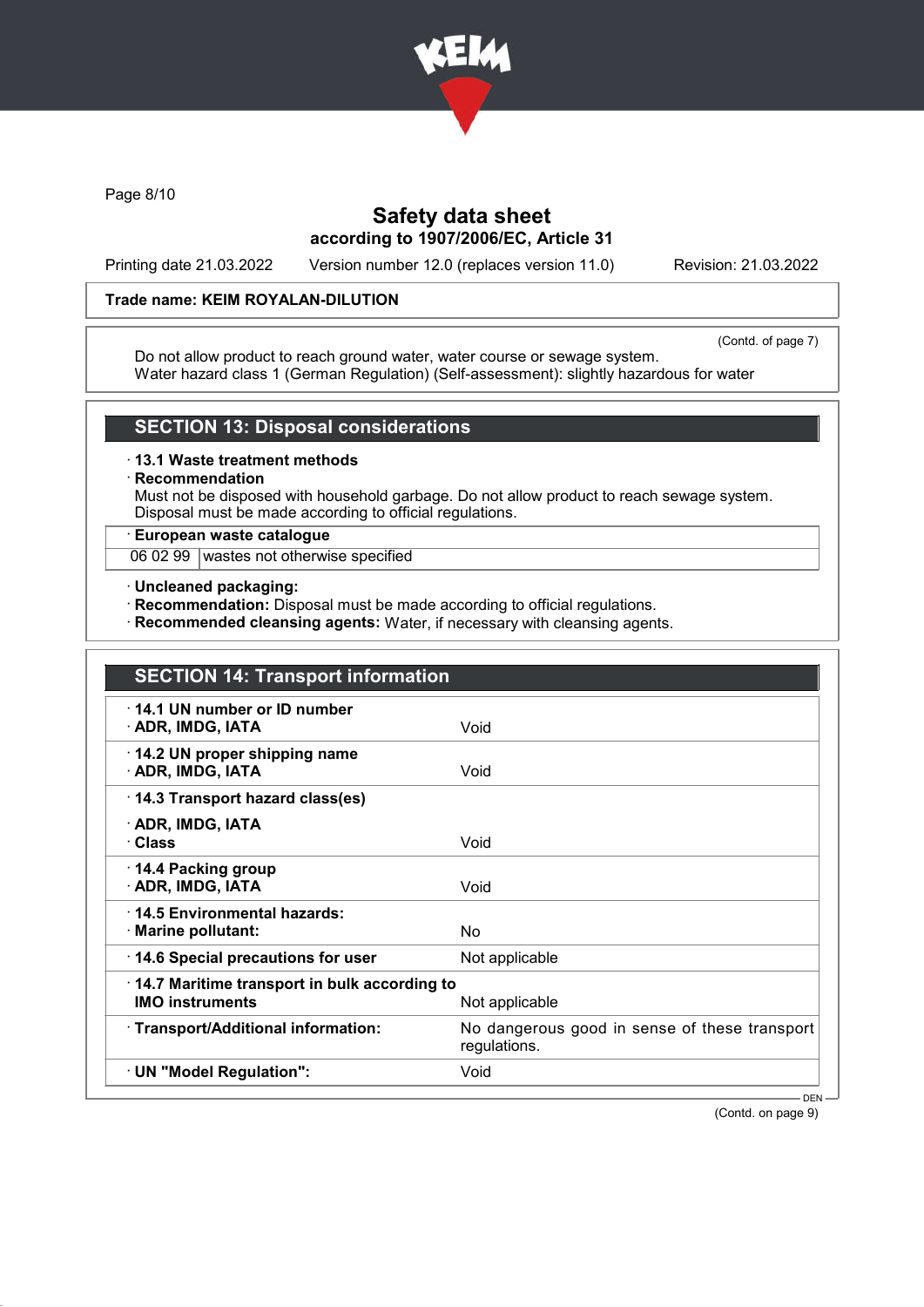

Page 9/10

# Safety data sheet according to 1907/2006/EC, Article 31

Printing date 21.03.2022 Version number 12.0 (replaces version 11.0) Revision: 21.03.2022

#### Trade name: KEIM ROYALAN-DILUTION

(Contd. of page 8)

# **SECTION 15: Regulatory information**

- · 15.1 Safety, health and environmental regulations/legislation specific for the substance or mixture
- Labelling according to Regulation (EC) No 1272/2008 For information on labelling please refer to section 2 of this document.
- · Directive 2012/18/EU
- · Named dangerous substances ANNEX I None of the ingredients is listed.
- · LIST OF SUBSTANCES SUBJECT TO AUTHORISATION (ANNEX XIV)

None of the ingredients is listed.

- DIRECTIVE 2011/65/EU on the restriction of the use of certain hazardous substances in electrical and electronic equipment – Annex II
- None of the ingredients is listed.
- **REGULATION (EU) 2019/1148**
- Annex I RESTRICTED EXPLOSIVES PRECURSORS (Upper limit value for the purpose of licensing under Article 5(3))
- None of the ingredients is listed.
- · Annex II REPORTABLE EXPLOSIVES PRECURSORS

None of the ingredients is listed.

Regulation (EC) No 273/2004 on drug precursors

None of the ingredients is listed.

- Regulation (EC) No 111/2005 laying down rules for the monitoring of trade between the Community and third countries in drug precursors
- None of the ingredients is listed.
- · National regulations:
- · Waterhazard class: Water hazard class 1 (Self-assessment): slightly hazardous for water.
- · Other regulations, limitations and prohibitive regulations
- · Substances of very high concern (SVHC) according to REACH, Article 57 Not applicable
- · Product-Code/Giscode: BSW40
- · 15.2 Chemical safety assessment: A Chemical Safety Assessment has not been carried out.

# SECTION 16: Other information

This information is based on our present knowledge. However, this shall not constitute a guarantee for any specific product features and shall not establish a legally valid contractual relationship.

#### · Relevant phrases

- H315 Causes skin irritation.
- H319 Causes serious eye irritation.
- H335 May cause respiratory irritation.
- · Department issuing SDS: KEIMFARBEN Germany, Product safety department
- · Version number of previous version: 11.0

(Contd. on page 10)

 $-$  DEN